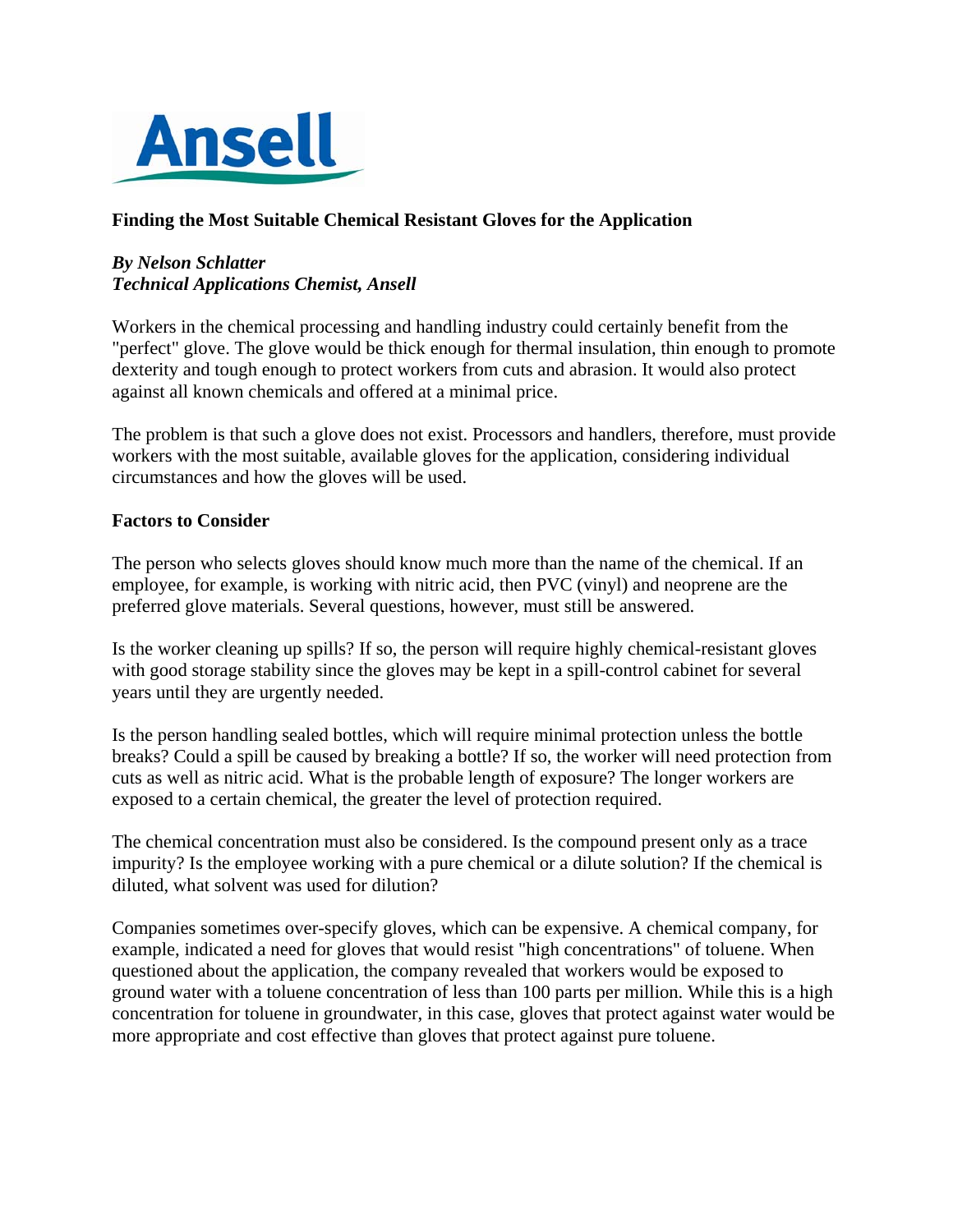## **Glove Types**

Gloves are generally categorized according to the materials used and whether they are supported or unsupported (see definitions below). The following glove types are available in a range of lengths, thicknesses and finishes, while some styles are offered with special modifications.

## **Unsupported and Supported Gloves**

Unsupported gloves are made of materials such as natural or synthetic latex, nitrile and neoprene and achieve their glove shape by dipping hand forms directly into the glove compound without a supporting liner or fabric. This type of glove generally provides the dexterity and tactile sensitivity required for many chemical applications.

Unsupported gloves offer a broad spectrum of chemical resistance based on the material used. Nitrile gloves, for instance, are excellent for many chemical processing, oil refining, food processing and petrochemical applications. Gloves made with a neoprene and natural rubber latex blend provide the protection workers need in food processing facilities and chemical and pesticide manufacturing plants.

Supported gloves are made by dipping a knitted or woven cloth liner into a glove compound such as nitrile, with the liner "supporting" the compound and adding strength. Some supported styles have continuous coatings to ensure protection from chemicals.

Cotton and polyester may be used in various combinations as a yarn for woven or knitted products coated with various compounds—including natural latex, neoprene and PVC—to protect against petrochemicals, oils, acids, alcohols and solvents.

Supported gloves with non-continuous coatings are better suited for applications that require comfort and grip. Many supported gloves also offer cut, snag, puncture and abrasion resistance.

# **Fabric Gloves**

This category includes general purpose gloves made with polyester, nylon and cotton; cutresistant gloves constructed with Kevlar®, Dyneema® and steel; stretch gloves made with small percentages of natural latex and Lycra® yarns added to other fibers; and special purpose gloves with materials such as thermal foam or vibration foam. Special purpose gloves include extra clean gloves and sterile gloves.

### *General Purpose Gloves*

Nylon, polyester and cotton gloves are comfortable and protect against snags, punctures, cuts and abrasion. They do not, however, protect against chemicals and liquids, which is why chemicalresistant gloves may need to be worn as liners in some applications. Nylon is an alternative fabric that may be used in cleanrooms, automotive paint rooms and inspection stations where there is concern about lint contamination.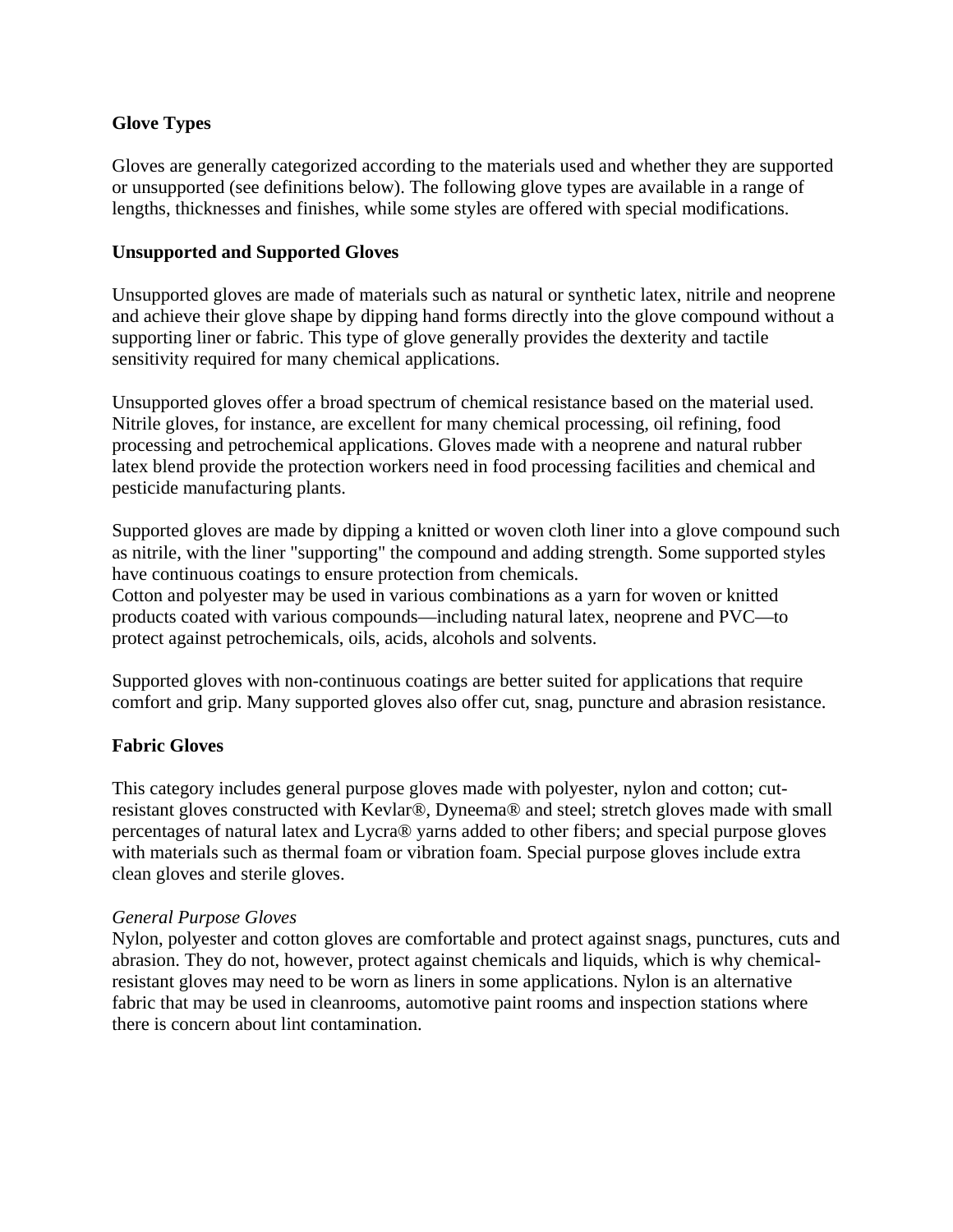### *Cut Resistant Gloves*

Gloves made with Kevlar® typically provide the best cut protection based on price, and gloves made with Spectra® or Dyneema® ultra-high molecular weight polyethylene typically offer the best cut protection based on weight. Steel assures the best cut protection based on bulk. None of these materials, however, will protect the hands from liquids unless the fabric is coated with a compound such as nitrile.

## *Stretch Gloves*

Most fabric gloves today are made from knitted fabric rather than woven fabric because knits have a natural tendency to stretch and fit closely. Natural rubber latex is used to make the least expensive additive yarn for making tighter-fitting gloves and cuffs. Workers who need a tighter fit and know or suspect they have a latex allergy should consider switching to gloves made with a synthetic alternative such as spandex.

## **Special Purpose Gloves**

Specialty gloves include those made with thermal foam for protection from heat or cold, vibration-absorbing foam for workers handling power tools and other vibrating machinery, or products with radiation-absorbing additives such as lead or bismuth. This category also includes extra-clean gloves for electronics cleanrooms and sterile gloves for pharmaceutical facilities.

## **Chemical Barrier Glove Materials**

Descriptions of glove materials that may be used with various chemicals follow, with advantages and disadvantages listed. Gloves are listed in order by degree of specialized use.

# **Natural Rubber (Latex)**

Natural rubber latex gloves are generally unsupported and available in many styles, including cleanroom and sterile styles. These gloves provide excellent protection from bases, alcohols, and dilute water solutions of many chemicals, with fair protection against aldehydes and ketones.

Advantages: low cost, good physical properties, high resistance to cuts, excellent dexterity.

Disadvantages: poor protection against oils, greases and organics; risk of protein allergies. Some manufacturers use quality-reducing shortcuts that result in a poor quality product.

# **Poly Vinyl Chloride (PVC or Vinyl)**

Gloves made with PVC are generally available in heavy supported or lightweight disposable styles and protect against strong acids, strong bases, salt solutions and some heavy organic chemicals. Many PVC or vinyl gloves offer good abrasion and cut resistance—although some styles may be susceptible to cuts.

Advantages: low cost, fair physical properties, minimal risk of allergic reactions.

Disadvantages: organic solvents can wash plasticizers out, leaving "holes" in the glove polymer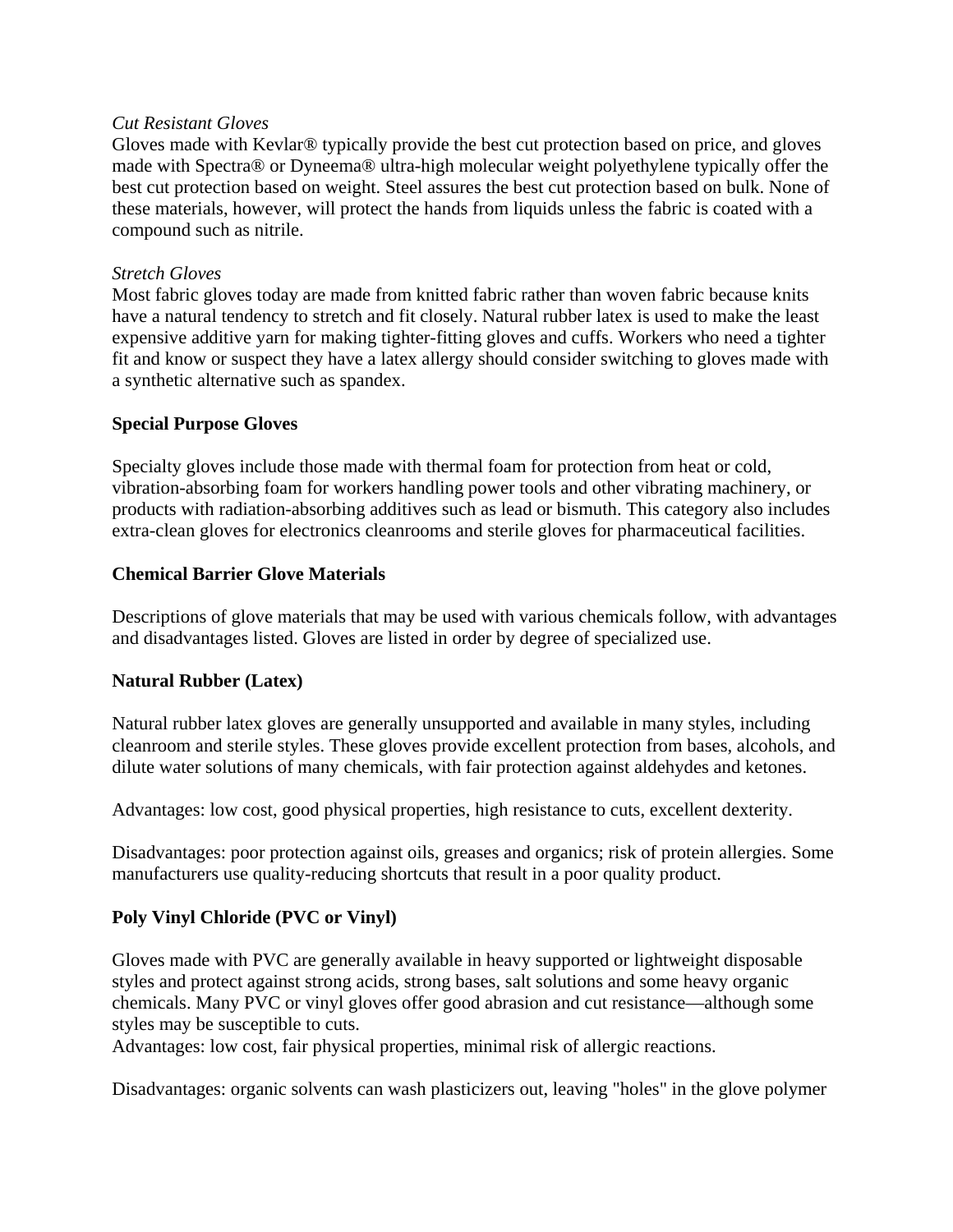on the molecular level that may allow rapid chemical permeation; gloves from some manufacturers are poor quality.

## **Nitrile (Buna, NBR)**

Nitrile gloves are generally available as disposable, mediumweight unsupported, or lightweight supported styles. They protect against oils and greases (including animal fats); xylene, perchloroethylene and aliphatic solvents. They also protect against most agricultural pesticide formulations, chemical and biological weapons of mass destruction (WMDs) and other chemicals.

Advantages: low cost, excellent physical properties, dexterity, excellent resistance to snags, puncture, abrasion and cuts.

Disadvantages: poor protection against many ketones, some aromatic chemicals, and mediumpolar compounds.

## **Neoprene**

Neoprene is available in disposable, mediumweight unsupported, mediumweight supported and heavy supported styles. Neoprene protects against a broad range of oils, oxidizing acids (nitric and sulfuric), polar aromatics (phenol and aniline), glycol ethers, oils, greases and many other chemicals. Other types of gloves may offer better protection against some of these chemicals.

Advantages: medium cost, medium physical properties, medium but broad-ranging chemical resistance.

Disadvantages: less resistant to snags, punctures, abrasion and cuts than nitrile or natural rubber.

# **Butyl**

This compound is used only in mediumweight unsupported gloves.

Advantages: dexterity and outstanding resistance to moderately polar organic compounds such as aniline and phenol, glycol ethers, ketones and aldehydes.

Disadvantages: poor protection against non-polar solvents, including hydrocarbons, chloro and fluoro carbons; expensive

### **Poly Vinyl Alcohol (PVA)**

PVA is used for mediumweight supported gloves that provide a high level of resistance to many organic chemicals such as aliphatics, aromatics, chlorinated solvents, fluorocarbons and most ketones (except acetone), esters and ethers.

Advantages: very rugged and highly chemical-resistant; good physical properties with resistance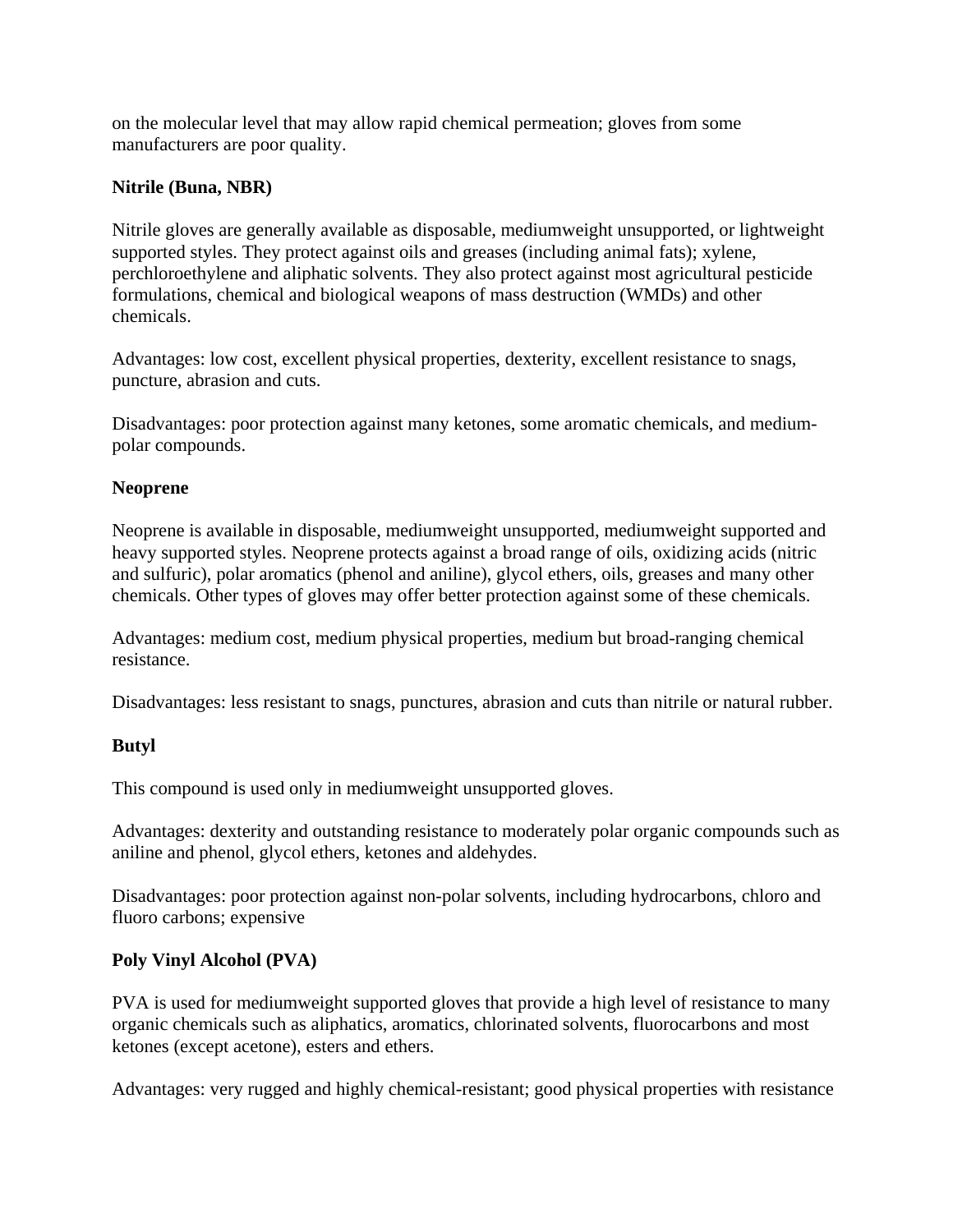to snags, puncture, abrasion and cuts.

Disadvantages: will quickly break down when exposed to water and light alcohols, less flexible than many other types of chemical resistant gloves, expensive.

## **Viton**

This compound is used primarily in mediumweight unsupported gloves to protect against aromatics, chlorinated solvents, aliphatics and alcohols.

Advantages: dexterity, outstanding resistance to many organic compounds.

Disadvantages: poor resistance to certain solvents, including ketones, esters and amines; poor physical properties; extremely expensive.

## **Sealed-Film (Laminate) Gloves**

Laminate is one of the most chemical-resistant materials available and protects against almost anything, including most chemicals and biological WMDs. Gloves made with this material are excellent for hazmat applications. Laminate gloves are often used as liners, which takes advantage of their thinness and is often the best way to address their disadvantages.

Advantages: moderate cost, thin, outstanding resistance to almost all organic compounds.

Disadvantages: no grip finish, poor physical properties (very low resistance to physical damage), not as form-fitting as dipped gloves.

### **Chemical-Resistant Glove Tests**

Chemical-resistant gloves typically are tested for degradation, permeation breakthrough times, and final permeation rates.

Degradation is a deleterious change in the physical properties of a glove due to the effects of a chemical. It is commonly evaluated by measuring weight or dimension changes upon exposure. Currently, no widely used standard degradation test exists for gloves—although several groups have tried to develop one. The problem is that during actual use, only the outside of a glove is exposed to chemicals, and it is difficult to test the outside of a multi-layer glove without having the results distorted by the properties of the inner layers.

Permeation is the process by which a chemical moves into and through a chemical-resistant glove film by adsorption on the outside, diffusion through, and then desorption on the inside. Measurements commonly tabulated include breakthrough time (for example, how long after exposure was the permeation "valve" opened?) and permeation rate (e.g., how wide was it opened?).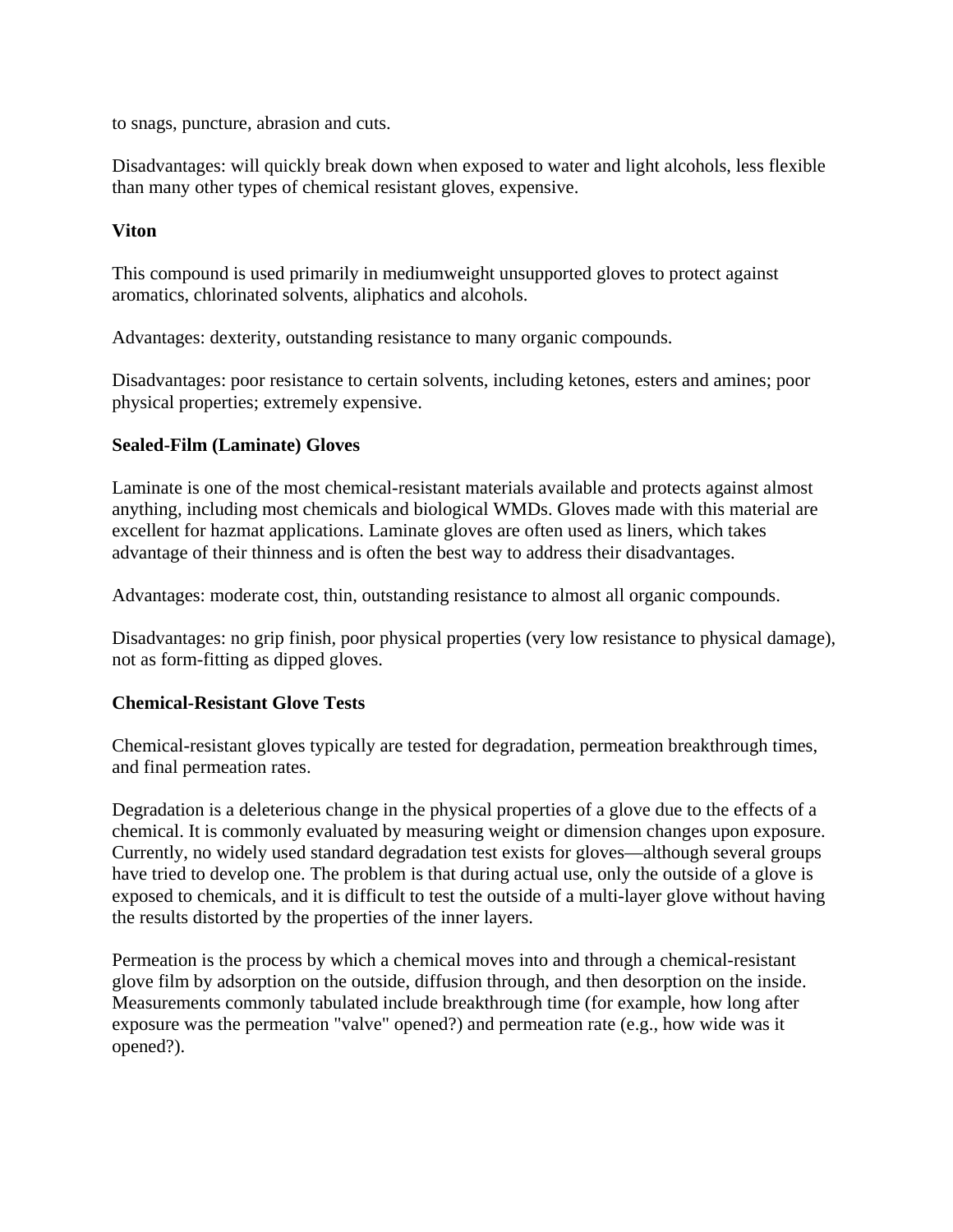Both degradation and permeation result from a chemical being absorbed and diffused into the film. The amount of chemical absorbed and the rate of transport, however, are independent variables, which means that neither property can be predicted based on the test results for the other property. A simple degradation test, therefore, cannot be used to extrapolate the results expected from a more complex and time-consuming permeation test.

ASTM F 739 is the permeation test most commonly used and represents the original permeation standard—although a substantial amount of data has been accumulated since it was first issued. European standards writers adopted ASTM F 739 with minor modifications as EN 388. During testing, permeation test cells are filled once and remain filled. The results typically provide the time delay until the chemical breaks through and the flow rate through the material, which increases to a final constant value.

Method F 739 does not realistically simulate most end uses for chemical-resistant gloves. During actual use, gloves are likely to be warmed by the wearer's hands to higher temperatures than those used in testing, which will make chemicals permeate more rapidly. Gloves will be flexed and squeezed rather than held in place in a test cell, which will also make chemicals permeate more rapidly.

Gloves, however, are typically worn to protect against possible splashes—not continuous liquid contact. Chemicals, therefore, will permeate through more slowly during actual use than in a standard permeation test. Breakthrough times and permeation rates from F 739, therefore, should not be considered as absolute constants of nature. The data is useful only to compare gloves and obtain a general indication of how well they can be expected to perform.

ASTM F 739-07 is the newest version of ASTM F 739 and uses 27C as the standard temperature since gloves are generally warmer than room temperature during use. Much older data and European data were obtained at room temperature, which is 21C. Europeans decided that a consistent established method is more important than a somewhat more realistic method, which is why they use 21C as the test temperature. When selecting gloves, it is important to compare products that were tested at the same temperature.

ASTM F 1383 can be used to simulate intermittent contact applications—although the test focuses on permeation only. During F 1383 tests, permeation test cells are filled and emptied repeatedly on a schedule developed to match the intended end use. Air or nitrogen is blown through the chemical compartment during the entire "empty" cycle, with evaporation away from and diffusion into the sample occurring simultaneously. The ASTM F1383 Intermittent-Contact Permeation Test, therefore, may provide a more realistic permeation measurement of real-world breakthrough times.

Breakthrough ratings indicate how long a glove may be safely worn after a splash occurs. Final permeation rates show how much of a chemical permeates the glove barrier during continuous exposure. While lower ratings are better, there is still no allowable skin contact threshold limit value (TLV) for any chemical. Most people who select gloves tend to pay more attention to the breakthrough time.